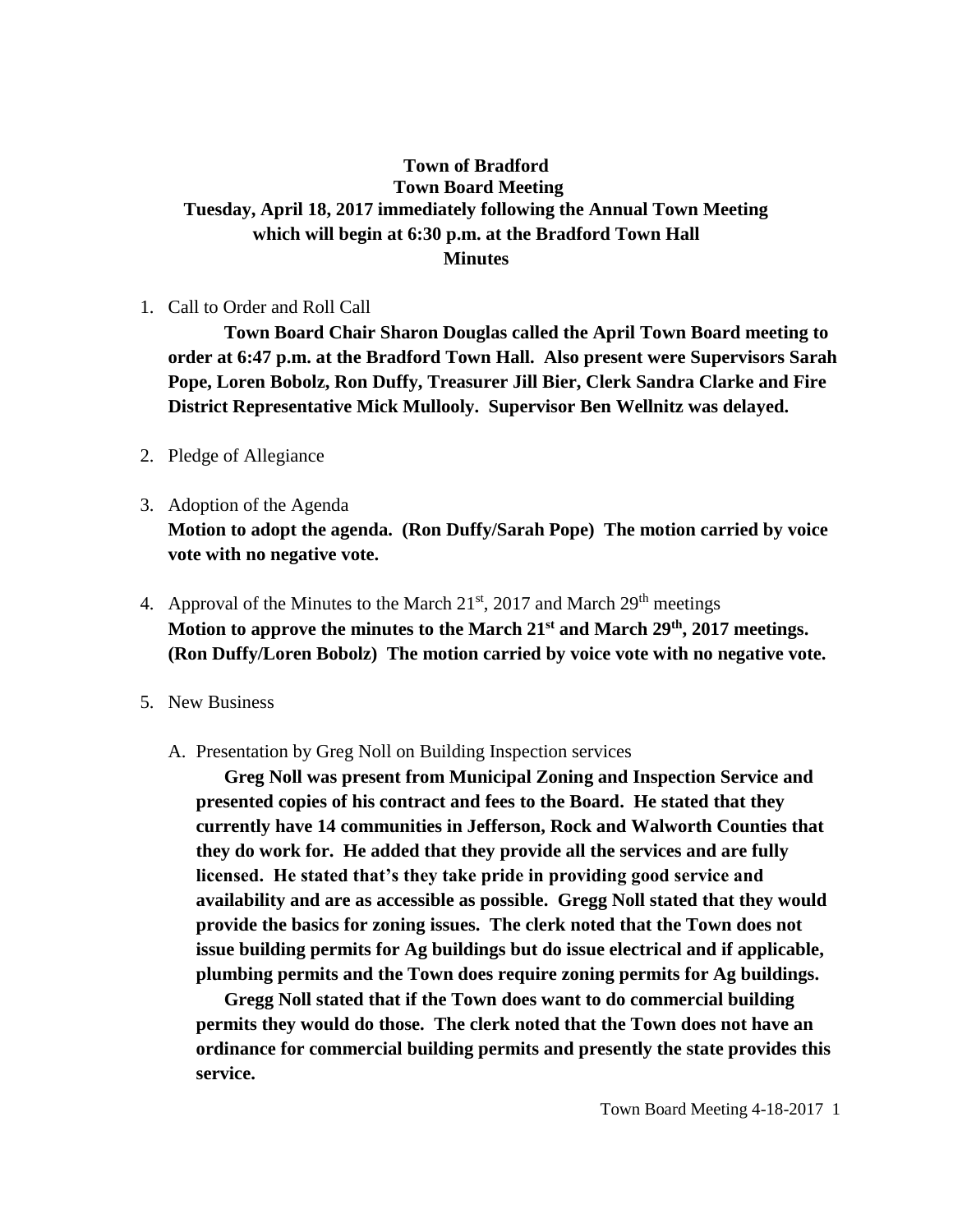**The clerk asked if they would act as an agent for the Town for compliance with Act 211 for electronic permits and Gregg Noll stated that they would and he could get a number for the Town.**

B. Discussion and action on contract with Safebuilt for building inspection

Chair Sharon Douglas reported that as discussed last month she and the clerk had met with DA Mattox, Safebuilt Operations Manager and Chris Butschke, their Building Official. They informed the chairman and clerk that they are changing the way they would charge for permits and the Town would be in charge of collecting the permit fees. They will be charging \$75.00 per hour and that would include the site visit and the first half hour of travel here and back for a total two hour minimum. If the site visit takes longer the Town would be charged for the additional time. The Town Board would have to determine if our current fee schedule would cost the costs. She added that if the board decided to go with another firm the board would have to give Safebuilt a 60 day notice.

Ron Duffy stated that MZIS would fit better economically. Sarah Pope that if they were more competitive it was the way they should go.

 **Motion to begin the process of termination of the contract with Safebuilt. (Ron Duffy/Loren Bobolz) Roll Call Vote: Sarah Pope, "Yes." Loren Bobolz, "Yes." Ron Duffy, "Yes." Sharon Douglas, "Yes." The motion carried with 4 in favor, none opposed and one member absent.**

**Motion to go with Greg Noll, MZIS services at the appropriate time. (Ron Duffy/Sarah Pope) Roll Call Vote: Sarah Pope, "Yes." Loren Bobolz, "Yes." Ron Duffy, "Yes." Sharon Douglas, "Yes." The motion carried with 4 in favor none opposed and one member absent.**

- C. Discussion and action on Zoning Officer Report **Nothing to report**.
- D. Discussion and action on report by Fire District Representative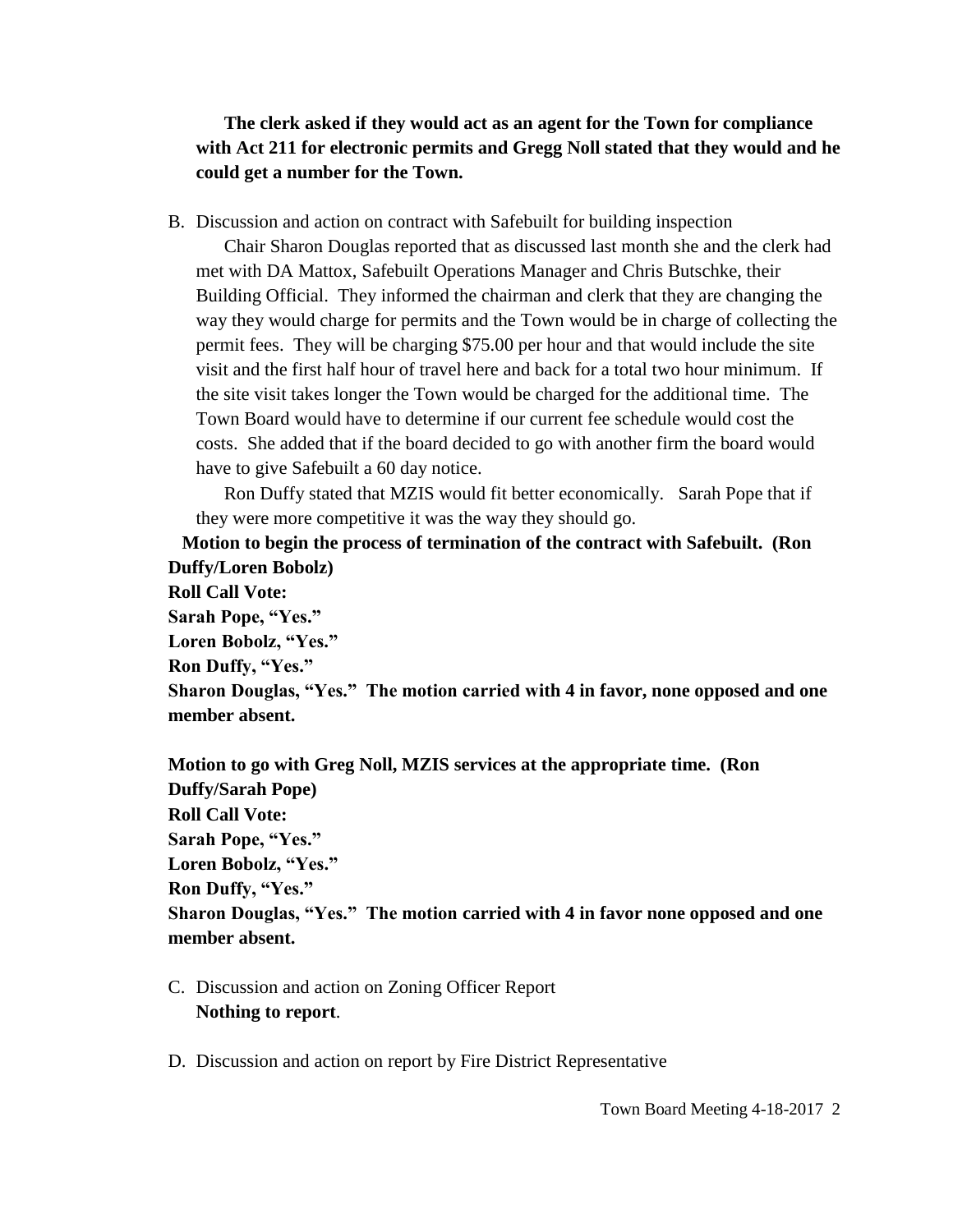## **Fire District Representative Mick Mullooly reported that the Fire District Board meets on May 1st and invited board members to attend. He added that the rooms for the EMTs are completed. A date has not been set for the audit.**

E. Discussion and action on Supervisors' evaluation of their sections of roads Chair Sharon Douglas distributed new maps marked with the Supervisors sections of roads to check.

**Chair Sharon Douglas reported that the spring road tour had been completed by Sharon Douglas, Sandra Clarke, Ron Duffy and Bob Broege and presented copies of the results for the board members to review. She noted that board members Ron Duffy, Sharon Douglas, Ben Wellnitz, Bob Broege and Sandra Clarke and volunteers Wayne Douglas and Bill Clarke had already completed the items marked in red. The items printed in black were items to be completed. Listed also were roads needing reconstruction, seal coating, double chip sealing etc., and culverts needing work or replacement. The clerk presented the roadwork cash flow with the newly awarded contracts and updated costs included and showing the amount still available for roadwork this year to help in determining the projects to be completed this year. She noted that the bids approved and contracts awarded at the last meeting came in under the estimated costs.**

**Chair Sharon Douglas presented maps with the roads split into sections with routes designated for each Supervisor to be in charge of checking continually and reporting on for each meeting.**

F. Discussion and action on roadwork, including but not limited to tree trimming, culvert repair and replacement, ditching, shouldering, maintenance including replacement of signs and posts, paver repair, pot hole filling, snowplowing, Creek Road, Emerald Grove and Carvers Rock Road Bridge replacements, 5-year Capital Improvement Plan, B-C Townline Culvert engineering and replacement and S. Emerald Grove Road Culvert replacement

Chair Sharon Douglas reported that the culvert on B-C Townline Road near Mary Peterson's has a hole and approximately three feet around the hole there is a softening of the asphalt. She added that she had called Dave Brandl and they had decided to have Bill Johns take a look at it and give an estimate for replacement. Bill Johns called and reported that there are actually three holes in the top of the culvert. Chair Sharon Douglas reported that the Town of Clinton Board had met on Monday night and had agreed to split the cost with the Town of Bradford. The total cost is \$4,775.00 and each Town's share would be \$2,387.50.

Town Board Meeting 4-18-2017 3 Ron Duffy asked if there was enough clearance for a round pipe or if they would need to get a squash pipe. Mike Johns stated that there was enough clearance for a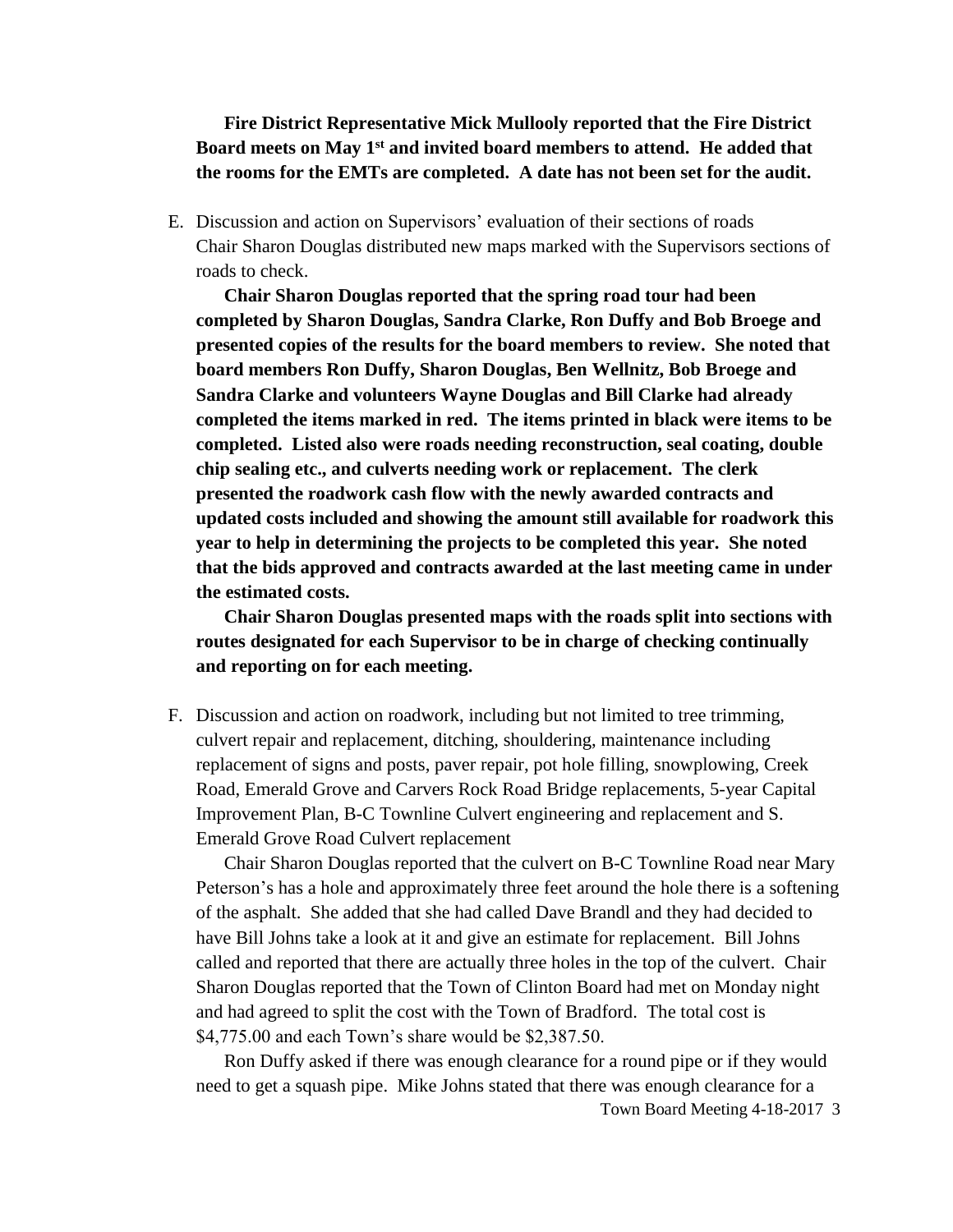round pipe. Ron Duffy asked if the pipe would be aluminized steel and Mike Johns replied that it would and was 16 gauge.

**Motion to partner with the Town of Clinton for replacement of the culvert on B-C Townline Road. (Ron Duffy/Sarah Pope)** 

**Roll Call Vote:**

**Sarah Pope, "Yes."**

**Loren Bobolz, "Yes." Ron Duffy, "Yes."**

**Sharon Douglas, "Yes."**

**The motion carried with 4 in favor 0 opposed and one members absent.**

**Chair Sharon Douglas reported that she and Wayne Douglas had been out straightening signs and putting in new posts and signs. She added that a lot of the potholes have already been filled by Ron Duffy, Sandy and Bill Clarke, Wayne, Sara and Sharon Douglas. She added that when Jack Perkins was in office he had gotten a quote from Churchill's for pot hole filling. She reported that the charge would have been \$32.00 per hour for one person and \$234.00 per day for the truck. She stated that she had asked Mike Johns if he would be interested in doing this and he was not interested. She stated by having board members volunteer to do this, it saves the Town approximately \$10,000 to \$15,000 per year.** 

**Chair Sharon Douglas reported that she and Wayne Douglas had gotten a load of gravel and filled in the big holes on Avalon Road near Highway 140 on the north and south sides. She added that Ben Wellnitz had come with his skid steer and straightened up some of the torn up grass on Scott Street.**

**Chair Sharon Douglas reported that another load of QPR is needed since the cold patch pile is now down to one trailer load. She added that the old material the Town had received for free and has no oil in it was removed from the pile by Richard Kuhlow, and he and Ben Wellnitz will be placing that in the triangle at the intersection of Creek and O'Riley Roads. The Board agreed to get another load of QPR cold patch.** 

**The double arrow sign on Creek Road at the end of Emerald Grove Road needs replacing.**

**Ben Wellnitz was present at 7:25 p.m.**

**Chair Sharon Douglas reported that Bob Bier had dug four holes for new stop signs. Ron Duffy pointed out that the cost of 4 stop signs and the posts was about \$50.00 each and the County had previously charges about \$350.00 per sign installed, so for those four signs alone the Town Board members had saved the Town about \$1200.00 by the Town purchasing the signs and board members doing the installation.**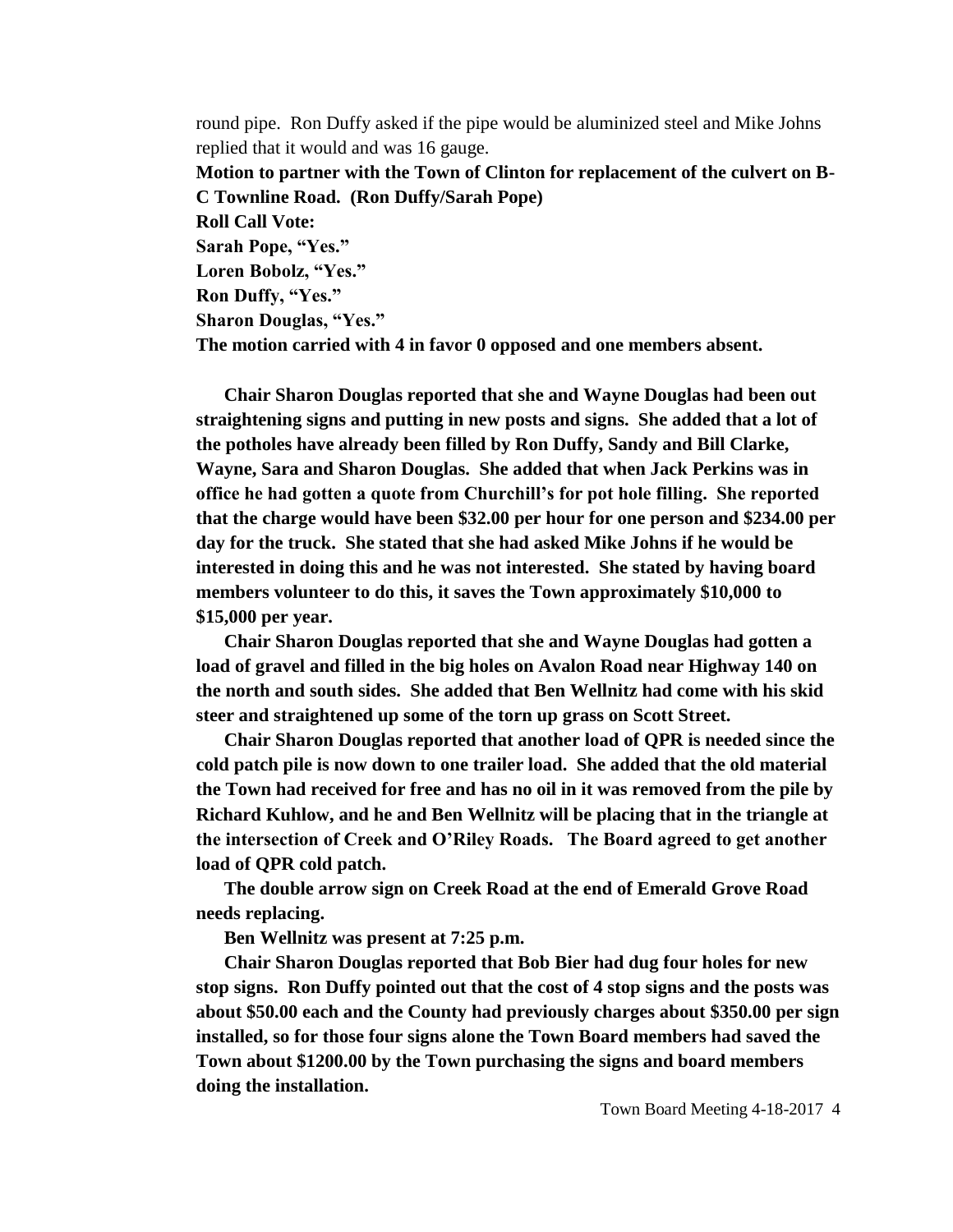**Chair Sharon Douglas reported that the notice for a meeting with potential contractors for tree and brush removal was published in the paper and sent out to 12 contractors including: Ideal Midwest LLC, Baker Tree Service, Midwest Tree Service and Excavating Inc., Bill Johns Excavating, Clift Tree Service, Ginner Tree Service, Popanz Tree Service, Aspen Tree Service, Asplund Tree Service, A Shade Better Tree Service, and Ayre Excavating. She announced that she had set up a meeting for May 24th, 2017 starting at 6:30 p.m. at the Town Hall with interviews every 15 minutes. Contractors have until May 1st to call and set up an interview time with Board Members.**

**Supervisor Ron Duffy presented pictures of the area on the west side of Emerald Grove Road south of Avalon Road needing ditching since the water is starting to cut out the asphalt, and the culvert near Fire No. 3635 S. Emerald Grove Road needing replacement. Ron Duffy stated that since mobilization of equipment for a project is a large cost and Brian Ayre will be doing work in the area soon on Creek Road near Emerald Grove Road it would be a good time to get this done. Mick Mullooly is removing some trees near there. Ron Duffy stated that the culvert would be eligible for cost sharing in the County Bridge and Culvert Aid Program and even if they may not have funds available until 2018, it would be important to get a resolution and petition for County Bridge and Culvert Aid done as soon as possible. Ron Duffy stated that the ditching would probably not exceed \$1500. Loren Bobolz said they should wait until closer to doing the construction where the culvert is. Ron Duffy stated that they try to get the ditching and culvert replacement done ahead of time before reconstructing the pavement to allow compaction so there is not settling later. Motion to do the ditching in the areas designated and give Sharon Douglas the authority to contract not to exceed \$1500. (Ron Duffy/no second)** 

**Sharon Douglas stated that she would get an estimate and set up a special meeting. Ron Duffy stated that if the Board did the seeding and erosion control mat it would save a lot. Loren Bobolz stated that he would ditch it out with his skid steer.** 

**Sharon Douglas distributed booklets made up by Ron Duffy to aid in road work planning. They noted that this is a Paser Rating year.**

**Supervisor Ron Duffy had taken pictures of many of the culverts while doing the spring road tour. Sarah Pope stated that she would take pictures of the remaining culverts needing photos on the west side and those on the east side of the Town.**

**Jill Bier reported that she and the Workenders were unable to clean ditches on April 4th because of the wet weather but had done a little over 3 miles on April 11th .**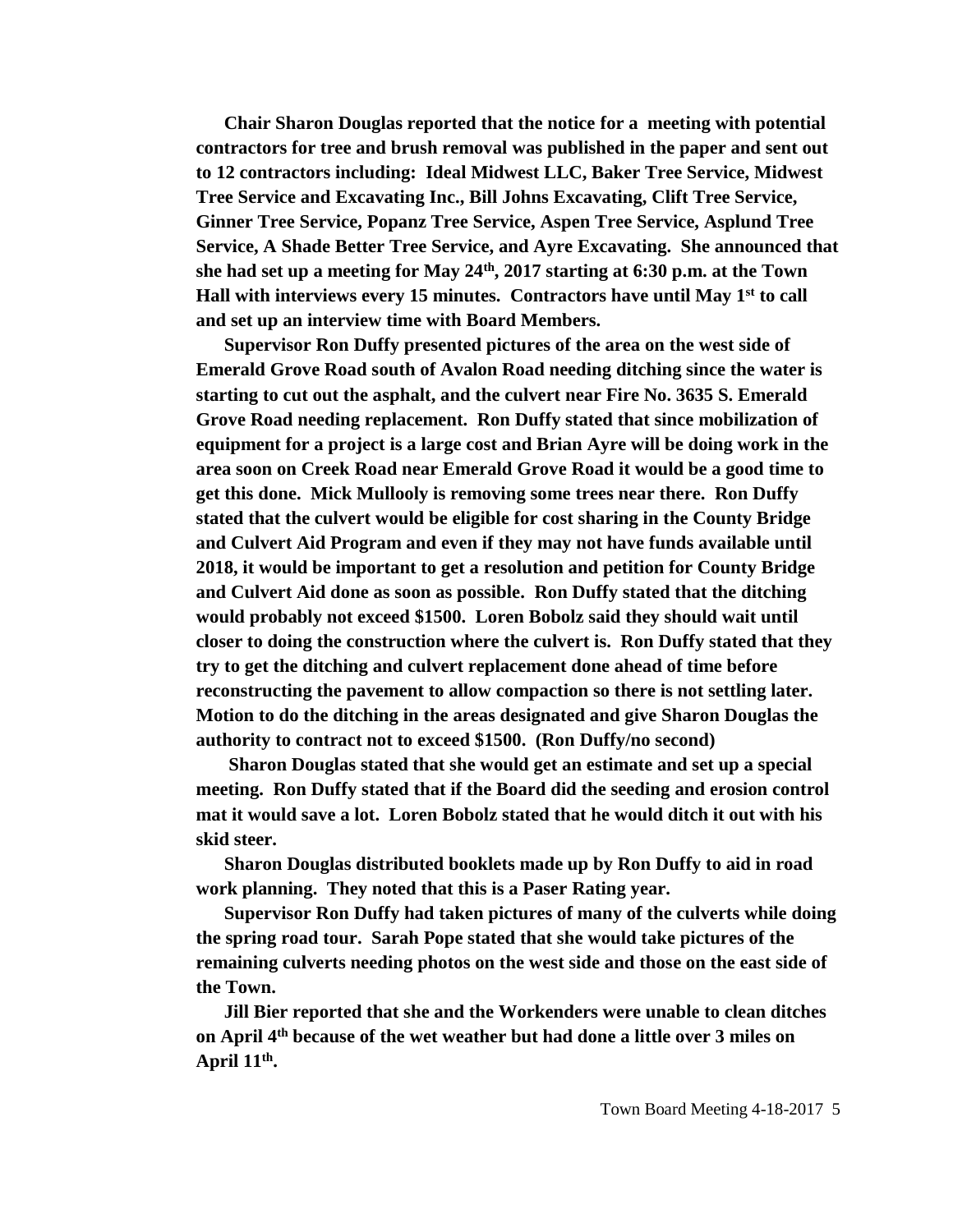- G. Discussion and action on Town Hall Repair Committee Report **Nothing to report.**
- H. Discussion and action on approval of Driveway Permit Applications **No applications were received.**
- I. Discussion and action on approval of Utility Permit Application **No applications were received.**
- J. Discussion and action on Clinton Senior Citizens Center and Rock County Land Conservation Clean Sweep

**The Town has not received a request from Land Conservation for a Clean Sweep donation.** 

**Motion to donate \$500.00 to the Clinton Senior Citizens Center. (Ron Duffy/Ben Wellnitz)** 

**Roll Call Vote: Sarah Pope, "Yes." Loren Bobolz, "Yes." Ron Duffy, "Yes." Ben Wellnitz, "Yes.;" Sharon Douglas, "Yes." The motion carried unanimously. A notice will be put on the website about the Senior Citizens Center.**

K. Discussion and action on Town Hall mowing contract

Chair Sharon Douglas reported that Gail Kuhlow has mowed the Town Hall grounds for at least nine years for the same amount of \$300.00 per year. **Motion to continue with Gail Kuhlow mowing and trimming around the Town Hall for \$300.00. (Loren Bobolz/Sarah Pope) Roll Call Vote: Sarah Pope, "Yes." Loren Bobolz, "Yes." Ron Duffy, "Yes." Ben Wellnitz, "Yes." Sharon Douglas, "Yes." The motion carried unanimously.**

L. Discussion and action on date for Board of Review

**Motion to set the first meeting of BOR for five minutes at 6:20 p.m. on May 16, 2017 with the May Board meeting to follow at 6:30 p.m. (Ben Wellnitz/Ron Duffy) The motion carried by voice vote with no negative vote.**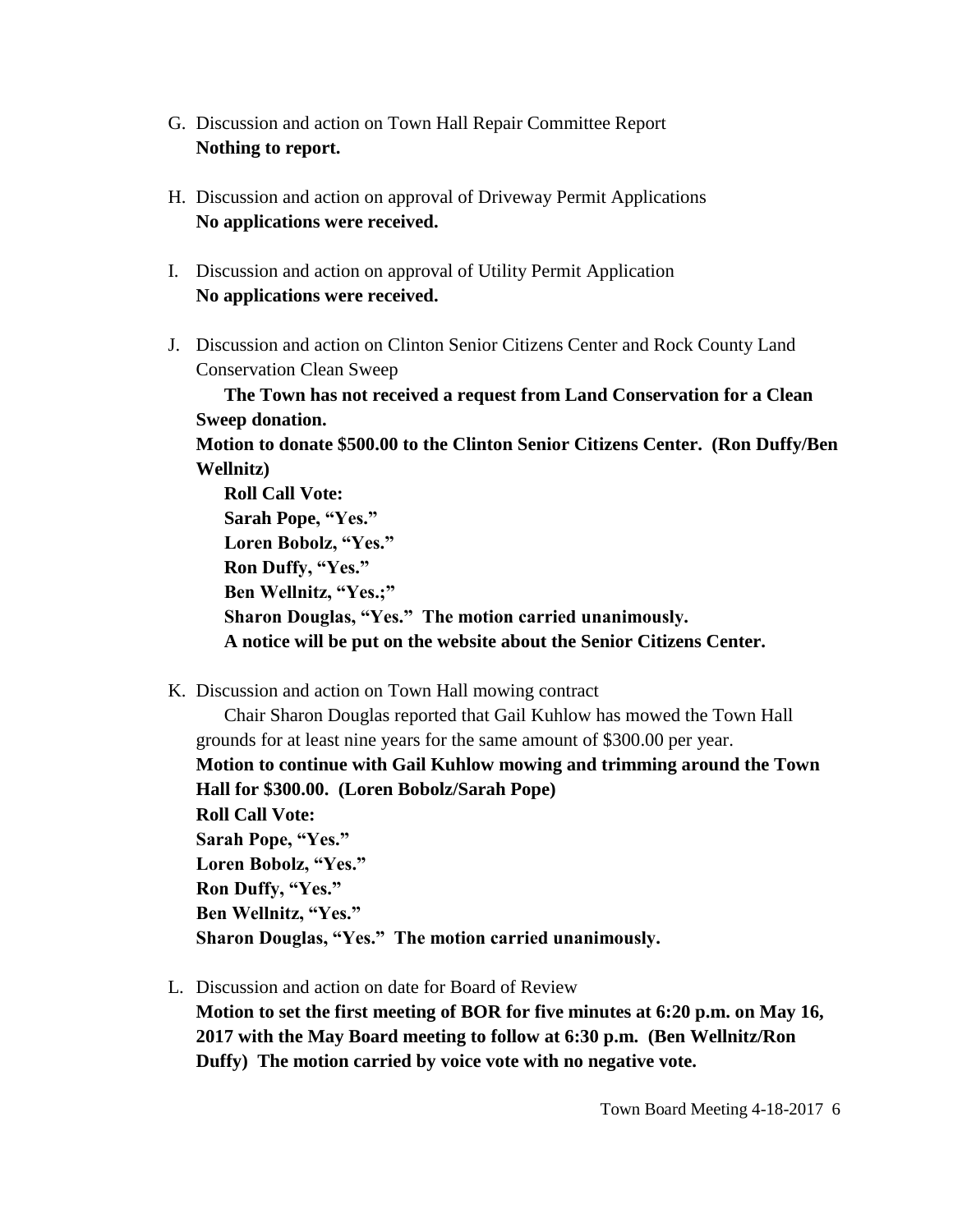**Motion to set the second meeting of Board of Review for Monday, August 28th from 6:00 p.m. to 8:00 p.m. (Ben Wellnitz/Sarah Pope) The motion carried by voice vote with no negative vote.**

M. Discussion and action on appointment to Fire Board for a two-year term currently held by Mick Mullooly

**Chair Sharon Douglas appointed Mick Mullooly to the Fire Board for a twoyear term. Motion to confirm the appointment. (Ben Wellnitz/Loren Bobolz) Roll Call Vote: Sarah Pope, "Yes." Loren Bobolz, "Yes." Ron Duffy, "Yes." Ben Wellnitz, "Yes." Sharon Douglas, "Yes." The motion carried unanimously.**

N. Discussion and action on appointment of Planning and Zoning Committee Members: for a one-year term and for two three-year terms

**Sharon Douglas appointed Jim Churchill for a three year term. Motion to confirm the appointment. (Sarah Pope/Loren Bobolz) Roll Call Vote: Sarah Pope, "Yes." Loren Bobolz, "yes." Ron Duffy, "Yes." Ben Wellnitz, "Yes." Sharon Douglas, "Yes." The motion carried unanimously.**

**Sharon Douglas appointed Carie McGinnis to a three-year term. Motion to confirm the appointment. (Sarah Pope/Ron Duffy) Roll call Vote: Sarah Pope, "Yes." Loren Bobolz, "Yes." Ron Duffy, "Yes." Ben Wellnitz, "Yes." Sharon Douglas, "Yes." Motion carried unanimously.**

**Ron Duffy appointed Sharon Douglas to the one-year term. Motion to confirm the appointment. (Ben Wellnitz/Sarah Pope) Roll Call Vote:**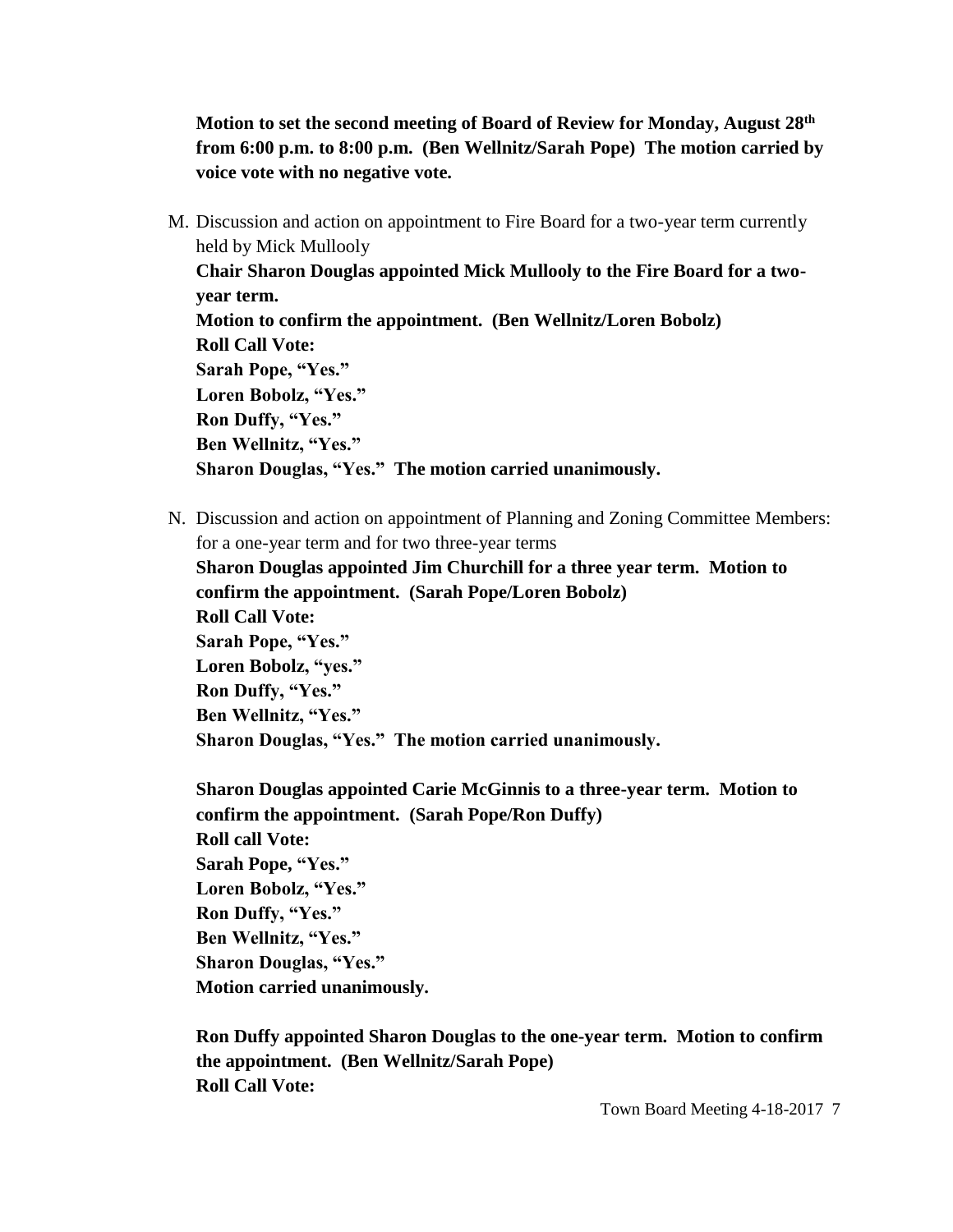**Sarah Pope, "Yes." Loren Bobolz, "Yes." Ron Duffy, "Yes." Ben Wellnitz, Yes." The motion carried with for in favor and one member abstaining.**

- O. Discussion and action on appointment to the Board of Adjustment for a one-year term **Sharon Douglas appointed Andy Hargarten to a three-year term to Board of Adjustment. Motion to confirm the appointment. (Ron Duffy/Loren Bobolz) Roll Call Vote: Sarah Pope, "Yes." Loren Bobolz, "Yes." Ron Duffy, "Yes." Ben Wellnitz, "Yes." Sharon Douglas, "Yes." The motion carried unanimously.**
- P. Discussion and action on renewal of Wisconsin Towns Association Membership **Motion to renew the membership for the Wisconsin Towns Association with the educational videos. (Sarah Pope/Ben Wellnitz) Roll Call Vote: Sarah Pope, "Yes." Loren Bobolz, "Yes." Ron Duffy, "Yes." Ben Wellnitz, "Yes." Sharon Douglas, "Yes." The motion carried unanimously.**
- Q. Discussion and action on WTA On-line Educational Service **See motion above**.
- R. Discussion and action on mobile home park license for Shady Hill Mobile Home Court

**Motion to issue the mobile home park license for Shady Hill Mobile Home Court. (Ron Duffy/ Loren Bobolz) The motion carried by voice vote with no negative vote.**

## 6. Citizen Participation

**Fred Bobolz asked several questions of the Board.**

7. Announcements and Reports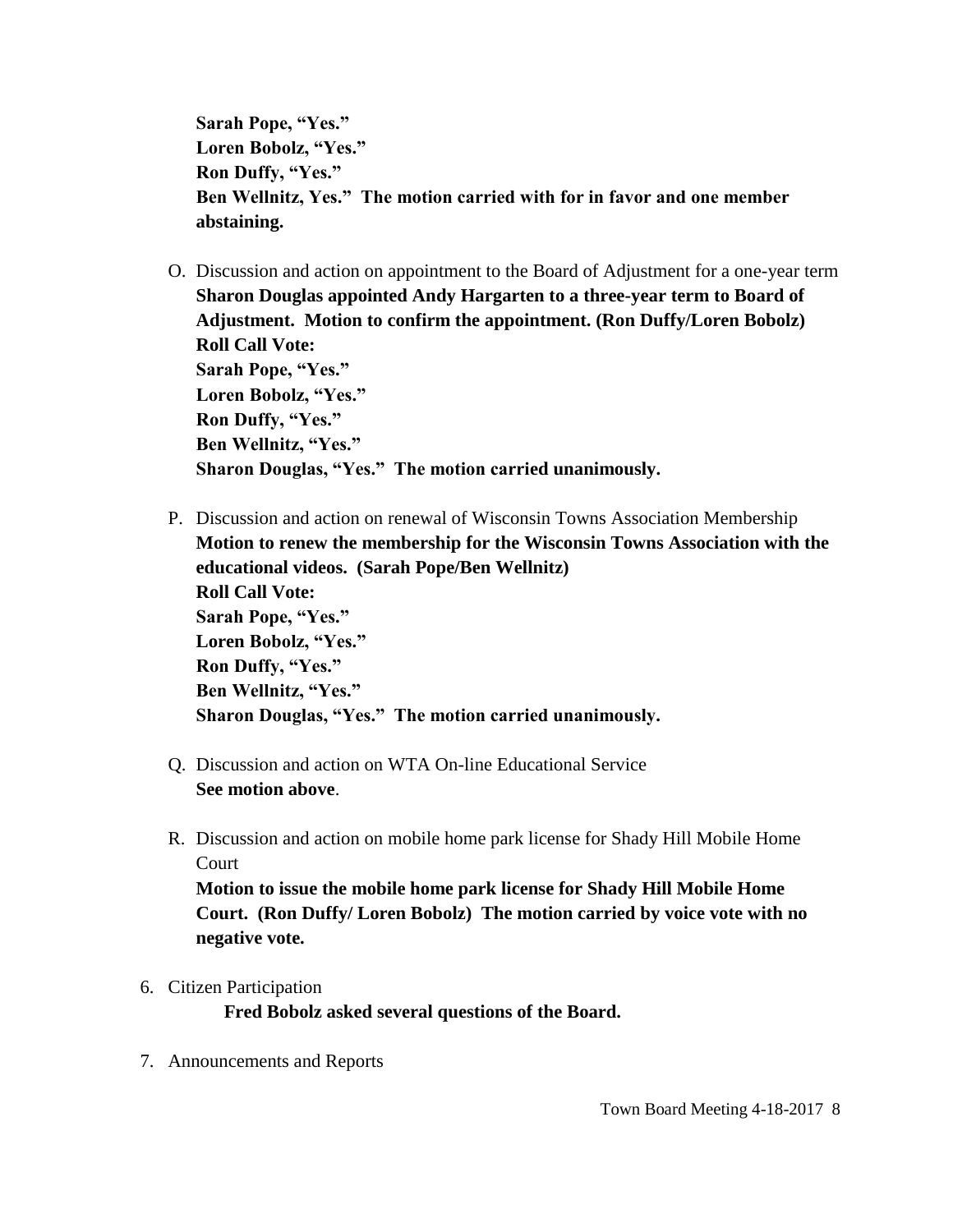- **a. The May Town Board meeting will be held on Tuesday, May 16, 2017 at 6:30 p.m. at the Bradford Town Hall with the first meeting of Board of Review at 6:20 p.m.**
- **b. There was no Rock County Sheriff's Report.**
- **c. Paradigm has invited the Town Chairs from surrounding areas to attend a presentation on the 2017 WI Pipeline Safety and to participate in a coordinated response exercise for a pipeline/gas leak on May 4th at 5:30 p.m. in the evening and Chair Sharon Douglas will be attending.**
- **d. Chair Sharon Douglas read the County Board Resolution recognizing and commending the Recount Workers, election officials and County and Municipal Clerks for their work on the Presidential Election Recount.**
- **e. The Board received a thank you card for the plant sent to Marilyn Larsen whose husband Bob passed away. Marilyn Larsen served for 34 years as Town Treasurer.**
- **f. Sharon Douglas reported that she and Sandra Clarke attended the 2017 Spring Workshop for Emergency Operations on March 28th. A mock tornado watch and warning will take place this Thursday, April 20th. Many local TV and cable stations will be participating in the drills and alerts will be issued over the NOAA weather radios.**
- **g. The Department of Safety and Professional Services have recently made changes on the way soil erosion control audits will be done. The audits are done every three years per Wis. Statues 101.653(5) (b) 2. A new process of self-verification for soil erosion control plans will be done per an online survey. If we are chosen for an in person audit, we would be notified by the department.**
- **h. Chair Sharon Douglas reported that she and Sandra Clarke attended the Turnout for Transportation event last September hosted by the WTA. The event was held in 71 counties at 69 different locations at the same time to talk about the necessity to invest in our transportation system if we desire a 21st century economy. She added that many legislators were present and heard our concerns regarding the condition of Wisconsin's infrastructure and its impact on Wisconsin residents and businesses. She reported that in order to keep the of sustainable transportation funding in front of our state elected leaders, the Transportation Development Association is collaborating with the WTA, Wisconsin Counties Association and the League of Wisconsin Municipalities to host a Capital Day in Madison on Wednesday, May 10th starting at 8 a.m. at the Madison Club. The event is free and there will be office visits at the capital where you would have the opportunity to meet with the Joint Finance Committee chairs, Senator Jerry Petrowski and Representative Keith Ripp, who are two of the most influential people who can help their colleagues understand**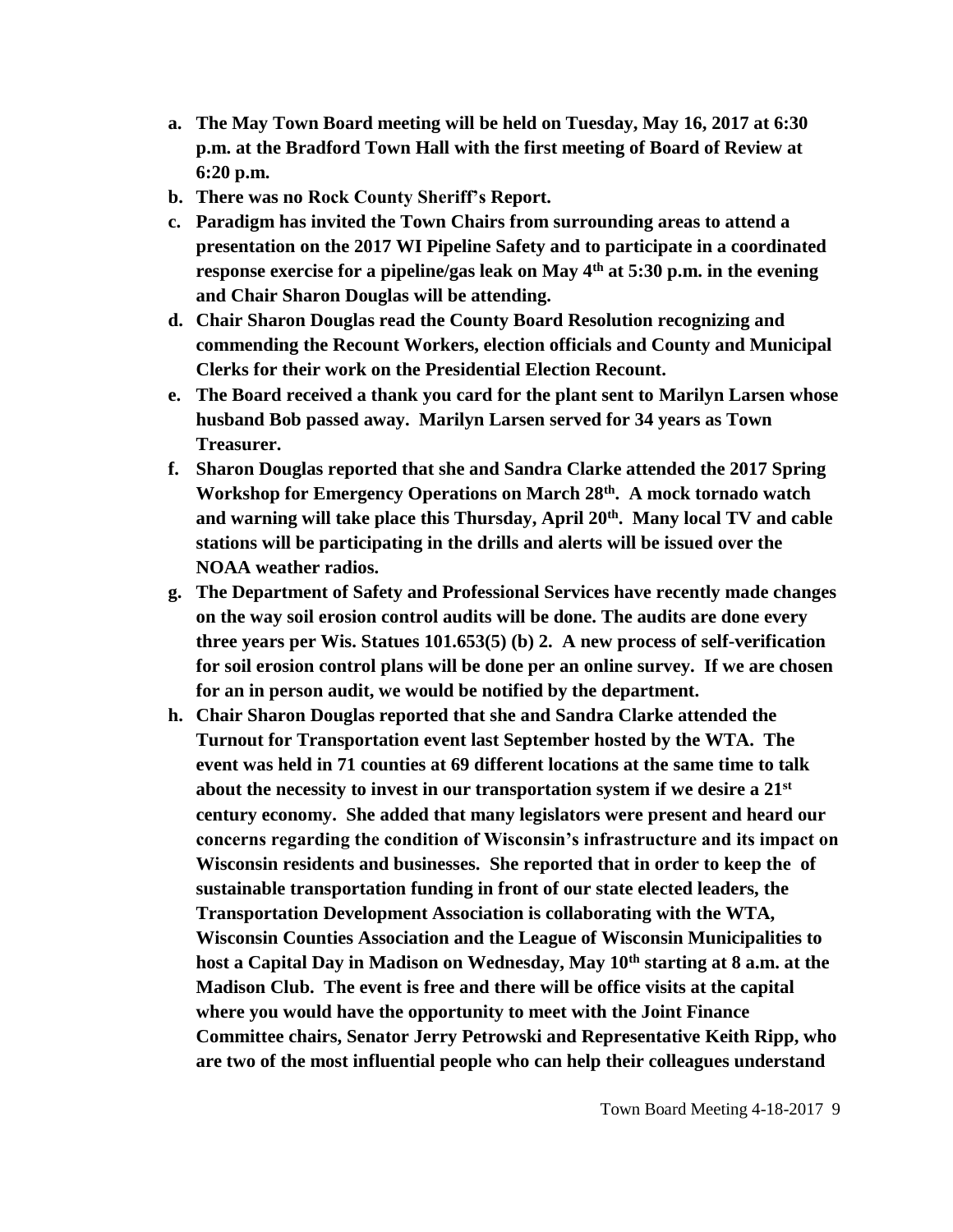**how great the needs are. Sharon Douglas is planning on attending and told board members that they would need to RSVP by May 3rd .**

8. Treasurer's Report

**Motion to approve the Treasurer's Report. (Ben Wellnitz/Ron Duffy) The motion carried by voice vote with no negative vote.**

9. Bills for Approval

**Motion to approve the bills for payment. (Ben Wellnitz/Loren Bobolz) The motion carried by voice vote with no negative vote.**

10. Adjournment

Bills for Approval

**Motion to adjourn. (Ben Wellnitz/Ron Duffy) The motion carried by voice vote with no negative vote.**

**Respectfully submitted,**

## **Sandra Clarke, Clerk**

| $\mu$ <sub>11113</sub> Tot <i>Typroval</i> |                                                                                                       |          |
|--------------------------------------------|-------------------------------------------------------------------------------------------------------|----------|
| <b>Rock Energy Cooperative</b>             | Town Hall Light                                                                                       | \$28.62  |
| <b>Alliant Energy</b>                      | Hwy. exp.- street lights                                                                              | 53.09    |
| Rock Valley Publishing LLC                 | Publications-recycling=21.38,<br>Hwy. exp.=122.60,<br>Town Bd. exp.=71.45,<br>Election exp. $=415.58$ | 631.01   |
| Lentells Disposal                          | Recycling contract payment                                                                            | 400.00   |
| <b>Clinton Community School District</b>   | <b>Monthly Parking Permit Fees-</b><br>April                                                          | 216.34   |
| <b>Clinton Community School District</b>   | Mobile Home Park Lottery Credit                                                                       | 1,165.25 |
| Pat's Services, Inc.                       | Town Hall exp. - (3-18 to 4-14-2017)                                                                  | 90.00    |
| Nowlan & Mouat LLP                         | Legal Fees-Building Inspector=37.00,<br>Churchill=262.50,                                             |          |
|                                            | Town Board Meeting 4-18-2017 10                                                                       |          |